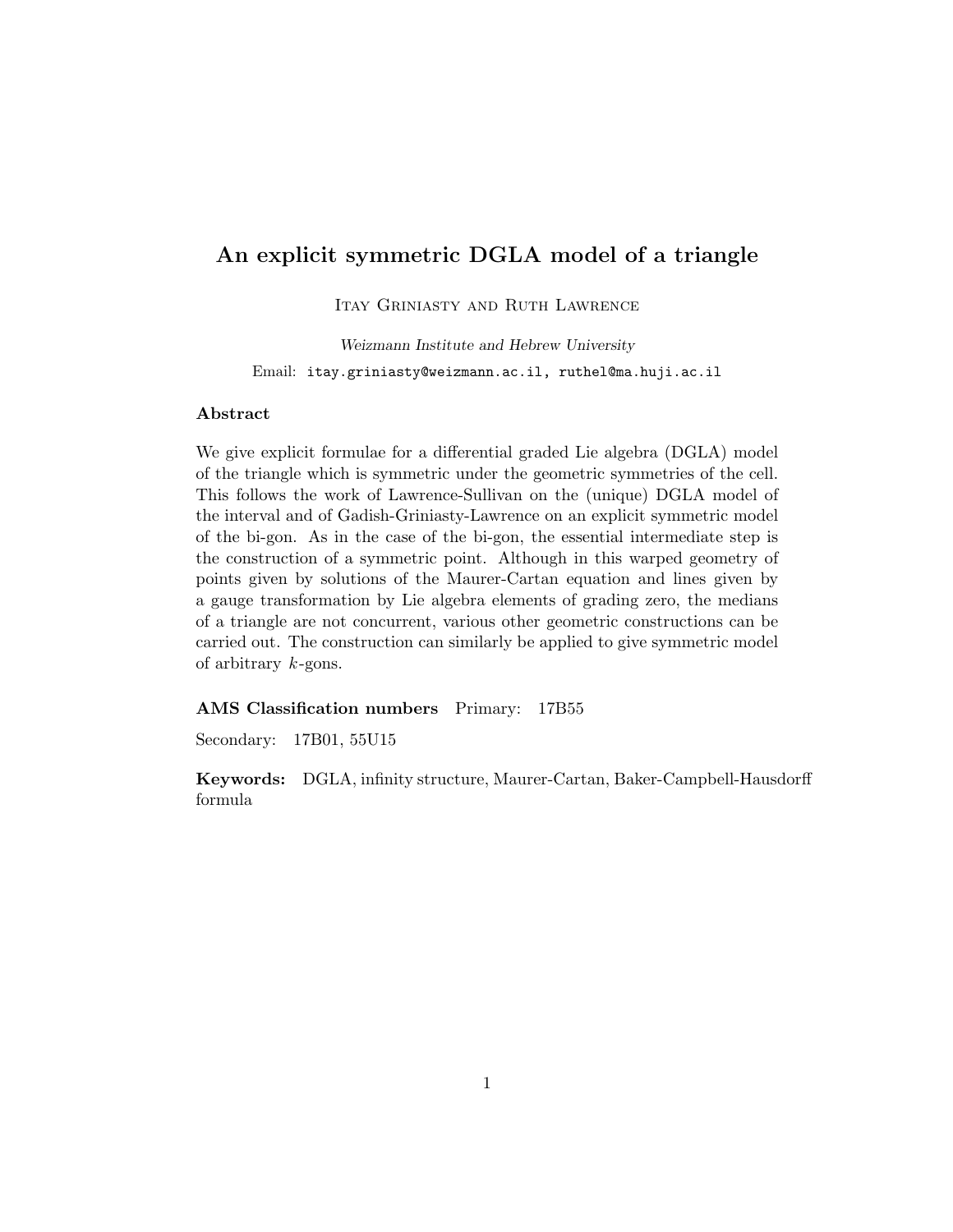# 1 Introduction

For a regular cell complex X, it is possible to associate a DGLA model  $A =$  $A(X)$  satisfying the following conditions

- as a Lie algebra,  $A(X)$  is freely generated by a set of generators, one for each cell in X and whose grading is one less than the geometric degree of the cell;
- vertices (that is 0-cells) in  $X$  give rise to generators  $a$  which satisfy the Maurer-Cartan equation  $\partial a + \frac{1}{2}$  $\frac{1}{2}[a, a] = 0$  (a flatness condition);
- for a cell x in X, the part of  $\partial x$  without Lie brackets is the geometric boundary  $\partial_0 x$  (where an orientation must be fixed on each cell);
- (locality) for a cell x in X,  $\partial x$  lies in the Lie algebra generated by the generators of  $A(X)$  associated with cells of the closure  $\bar{x}$ .

The existence and general construction of such a model was demonstrated by Sullivan in the Appendix to [4]. By [1], there exist consistent (even symmetric) towers of models of simplices, and such towers are unique up to (exact) DGLA isomorphism. The model of an interval is unique [3]. In [2], an explicit symmetric model of the bi-gon (exhibiting the dihedral symmetry of the bi-gon) was given. In this section we collect some general facts about models of cell complexes (see [3]) while in sections 2, 3 we focus on the triangle and its boundary. In section 4 we show how to use a similar procedure for a general  $n$ -gon.

**General DGLAs.** Recall that a DGLA is a vector space A over a field  $k$  with Z-grading  $A = \bigoplus_{n \in \mathbb{Z}} A_n$  along with a bilinear map  $[.,.]: A \times A \longrightarrow A$  (bracket, respecting the grading) and a linear map  $\partial: A \rightarrow A$  (differential, grading shift  $-1$ ) for which  $\partial^2 = 0$  while

- (symmetry of bracket)  $[b, a] = -(-1)^{|a||b|}[a, b];$
- (Jacobi identity)  $\mathrm{ad}_{[a,b]} = [\mathrm{ad}_a, \mathrm{ad}_b];$
- (Leibniz rule)  $[\partial, \mathrm{ad}_a] = ad_{\partial a}$

in terms of the adjoint action of A on itself given by  $ad_e(a) = [e, a]$ .

**Points and localisation.** An element  $a \in A_{-1}$  is called a *point* (or said to be *flat*) in the model, if it satisfies the Maurer-Cartan equation  $\partial a + \frac{1}{2}$  $\frac{1}{2}[a, a] = 0.$ By the localisation of  $A$  to a point  $a$ , denoted  $A(a)$ , we will mean DGLA which as a graded Lie algebra is

$$
(\ker \partial_a|_{A_0}) \oplus \bigoplus_{n>0} A_n
$$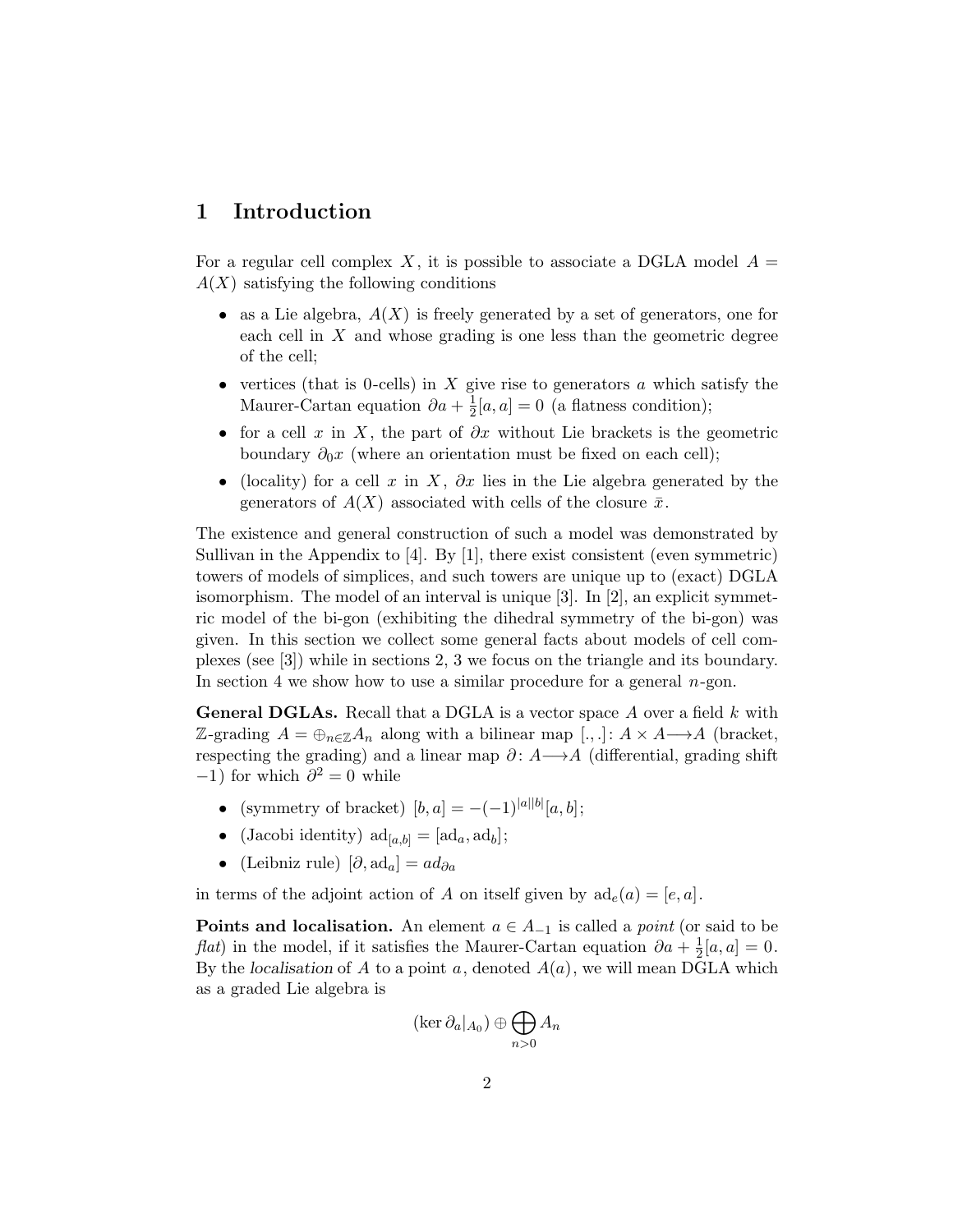with the induced bracket from A and the differential  $\partial_a \equiv \partial + \mathrm{ad}_a$ . This contains only non-negative gradings.

**Edges and flows.** Any element  $e \in A_0$  defines a *flow* on A by

$$
\frac{dx}{dt} = \partial e - \mathrm{ad}_e(x) \quad \text{on} \quad A_{-1} , \qquad \frac{dx}{dt} = -\mathrm{ad}_e(x) \quad \text{on} \quad A_{\geq 0} ,
$$

This flow is called the flow by e, and preserves the grading. In grading  $-1$ , it preserves flatness, meaning that if the initial condition is at a point  $(x(0))$  satisfies Maurer-Cartan) then at all (rational) time its value also satisfies Maurer-Cartan. Linearity of the differential equation in  $e$  ensures that flowing by  $e$ for time t is equivalent to flowing by te for a unit time. Denote the result of flowing by e from a for unit time, by  $u_e(a)$ , so that the solution of the above differential equation satisfies  $x(t) = u_{te}(x(0))$ .

For a point a, the condition that  $u_e(a) = a$  is equivalent to  $e \in A(a)_0$  (e is localised at a), that is,  $\partial_a e = 0$ . This is a linear condition on e and therefore in this case the flow by  $e$  fixes  $a$  at all time (not only after unit time).

Furthermore (see [2] Lemma 1), if  $e$  flows from a point  $a$  to a point  $b$  in unit time, then  $\partial_b \circ \exp(-ad_e) = \exp(-ad_e) \circ \partial_a$  so that  $\exp(-ad_e)$  intertwines the localisation  $A(a)$  to the localisation  $A(b)$ .

Remark. The unique DGLA model of an interval has three generators a, b of grading −1 (from the endpoints) and e of grading 0 (the 1-cell). The differential is given by the condition  $u_e(a) = b$  (see [3]). Explicitly

$$
\partial e = (ad_e)b + \sum_{i=0}^{\infty} \frac{B_i}{i!} (ad_e)^i (b - a) = \frac{E}{1 - e^E} a + \frac{E}{1 - e^{-E}} b,
$$

where  $B_i$  denotes the i<sup>th</sup> Bernoulli number defined as coefficients in the expansion  $\frac{x}{e^x-1} = \sum_{n=1}^{\infty}$  $n=0$  $B_n \frac{x^n}{n!}$  $\frac{x^n}{n!}$ ,  $E \equiv \text{ad}_e$  and the expressions in E are considered as formal power series. Similarly, for any 1-cell  $e$  in X with endpoints  $a, b$ , it holds that  $u_e(a) = b$  in  $A = A(X)$ .

**BCH.** Denote by  $BCH(x, y)$  (given by the Baker-Campbell-Hausdorff formula) the unique element in the free Lie algebra on the two generators  $x$  and  $y$  for which  $(\exp x)(\exp y) = \exp BCH(x, y)$  in the universal enveloping algebra of A, or equivalently

 $(\exp ad_x) \circ (\exp ad_y) = \exp ad_{\text{BCH}(x,y)} \in \text{Aut}(A)$ .

Then a flow by  $e$  for unit time followed by a flow by  $f$  for unit time is equivalent to a flow by  $BCH(e, f)$  for unit time,

$$
u_f \circ u_e = u_{\text{BCH}(e,f)} ,
$$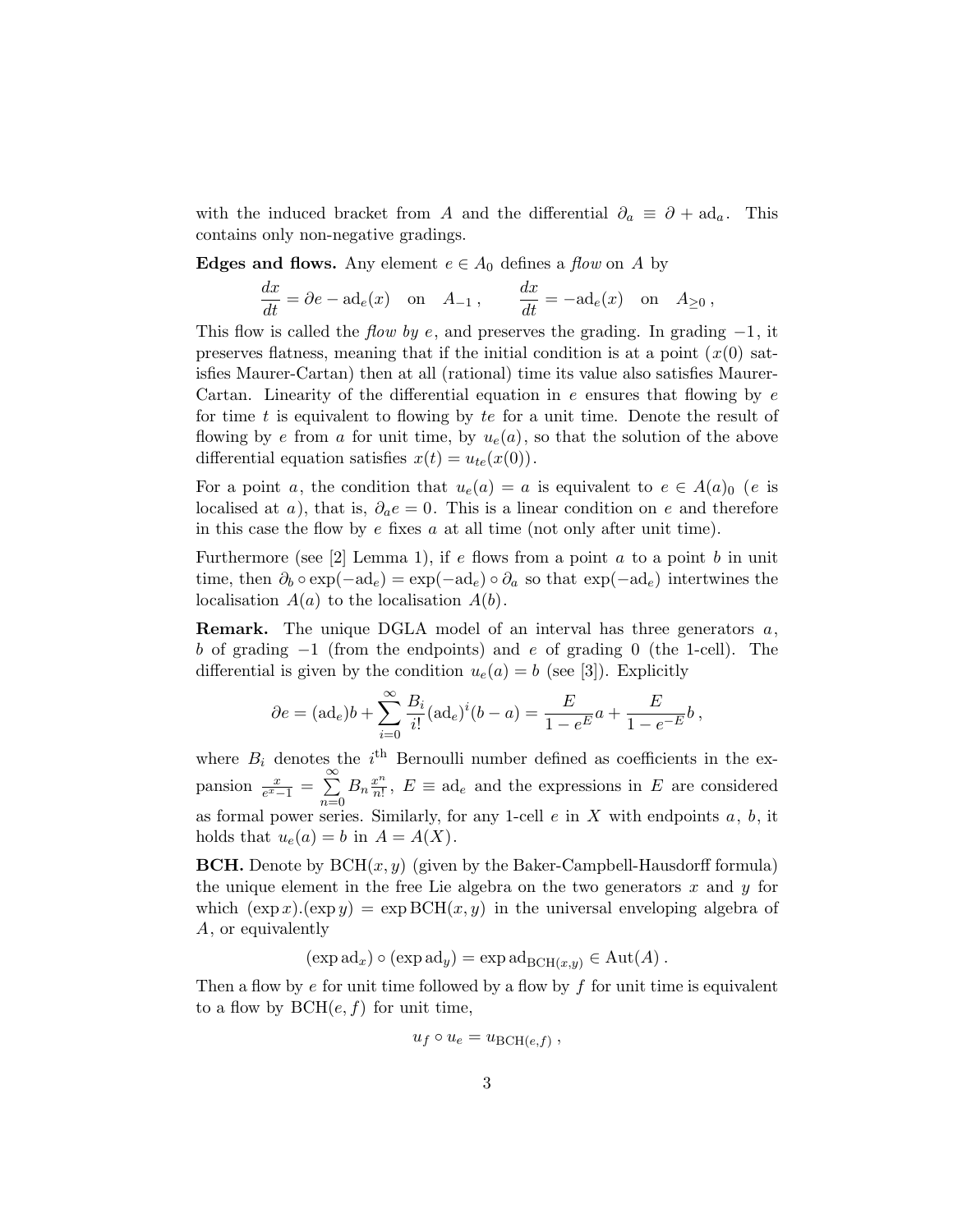at all gradings [3], so that  $e \mapsto u_e$  is a homomorphism  $(A^{(0)}, \text{BCH}) \longrightarrow \text{Diff}(A)$ . BCH is associative and so a multiple BCH, BCH $(x_1, \ldots, x_n)$  is also welldefined.

**Definition** A piecewise linear path  $\gamma$  in A, is a sequence of points  $a_i$ ,  $0 \le i \le m$ in A connected by edges (elements  $e_i$ ,  $1 \leq i \leq m$ , of  $A_0$ ) which flow between the respective points,  $u_{e_i}(a_{i-1}) = a_i$  for all  $1 \leq i \leq m$ . For such a path, define  $BCH(\gamma) \in A_0$  by  $BCH(\gamma) = BCH(e_1, \ldots, e_m)$ .

By [1], if X has c connected components and  $\{a_1, \ldots, a_c\}$  is a choice of basepoints, one in each connected component, then the set of points in  $A(X)$  is

$$
\bigcup_{i=1}^{c} \{ u_e(a_i) \mid e \in A_0 \} \cup \{ u_e(0) \mid e \in A_0 \}.
$$

For each *i*, the map  $\pi_i$ :  $e \mapsto u_e(a_i)$  is a 'fibration', with fibre  $\pi_i^{-1}(a_i)$  generated as a vector space by  $\{BCH(\gamma)|\gamma \in \pi_1(X, a_i)\}\$ , while the map  $\pi_0: e \mapsto u_e(0)$  is injective.

## 2 The triangle

Let  $\Delta$  be the triangle, with three 0-cells, three 1-cells and one 2-cell. We denote its corresponding model (DGLA) by  $A$ ; as a Lie algebra it will be generated freely by  $a, b, c$  (grading -1),  $e, f, g$  (grading 0) and h (grading 1) corresponding to the 0,1,2-cells respectively in  $\Delta$ . The differential  $\partial$  is determined by its values on generators. On vertices,  $\partial$  is fixed by the Maurer-Cartan condition, e.g.  $\partial a = -\frac{1}{2}$  $\frac{1}{2}[a, a]$ . On 1-cells,  $\partial$  is also unique, e.g

$$
\partial e = \frac{E}{1 - e^E} b + \frac{E}{1 - e^{-E}} c \,,
$$

The only freedom in A is in  $\partial h \in A_0$ . The purpose of this paper is to give a formula for ∂h which is symmetric under the  $S_3$  action of the symmetries of the triangle.

Let  $\Delta$  denote  $\Delta$  with the 2-cell removed, and A its corresponding model, which is unique,  $A = \langle a, b, c, e, f, g \rangle \subset A$ .

Explicit non-symmetric models of the triangle. The 2-cell with one vertex  $\bar{X}^1$ , has a model  $\bar{A}^1$  with one generator in each degree  $-1,0,1$ , say a, e, h respectively with  $\partial_0 e = 0$ ,  $\partial_0 g = e$ . The explicit model is

$$
\partial e = [e, a] , \qquad \partial h = e - [a, h] .
$$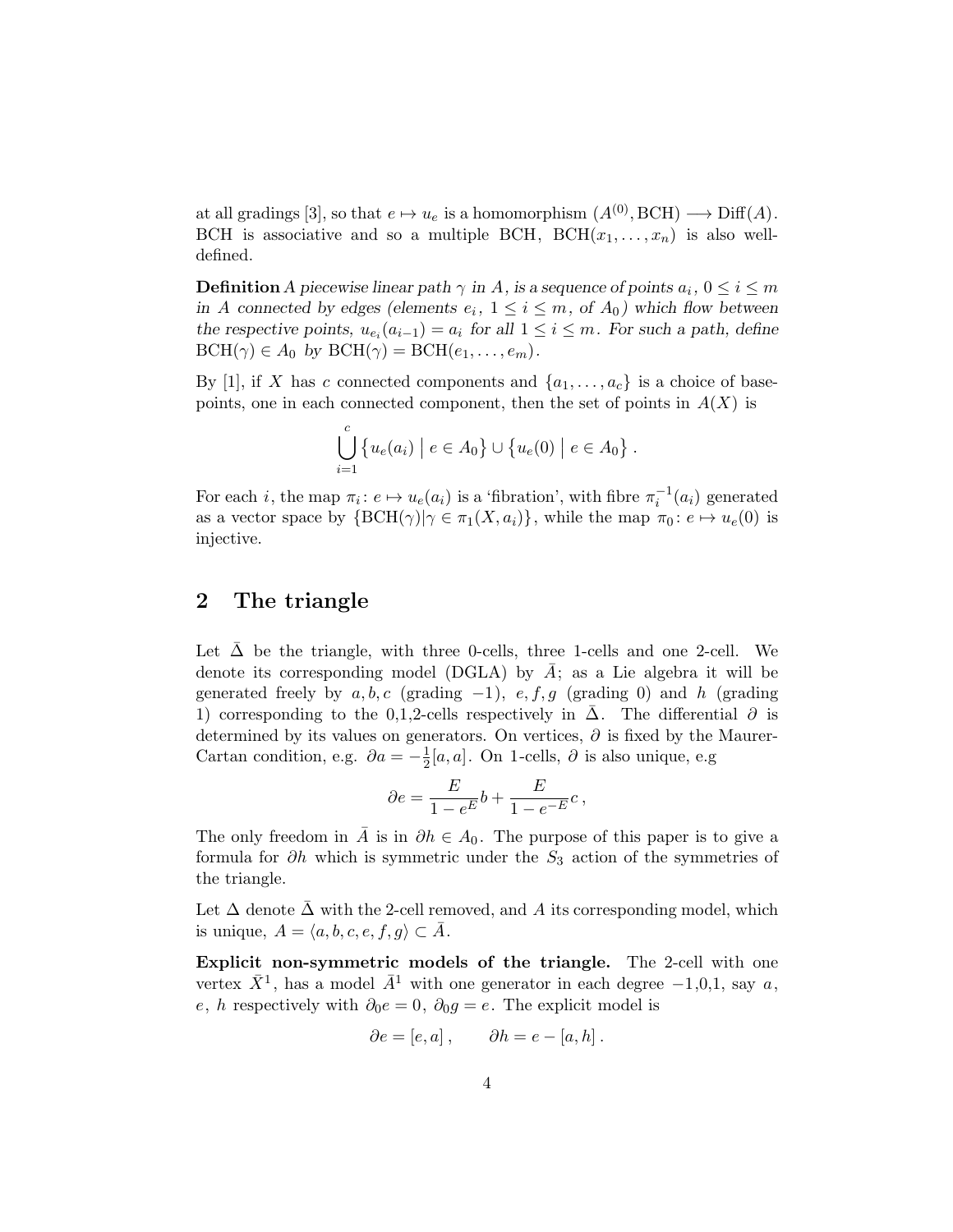Equivalently,  $\partial_a e = 0$  and  $\partial_a g = e$ . Using the functoriality of the construction  $X \mapsto A(X)$  under subdivision of intervals, one obtains a model of  $\Delta$  (Figure 1) in which

$$
\partial h = \text{BCH}(g, e, f) - [a, h] \tag{1}
$$

This is not symmetric under the symmetries of the triangle (although it is invariant under the reflection in the median from  $a$ ). We could describe this model as 'based' at a, and will denote it  $\bar{A}_a$ . Similarly there are models based at the other vertices of the triangle

$$
\bar{A}_b: \quad \partial h = \text{BCH}(e, f, g) - [b, h],
$$
  

$$
\bar{A}_c: \quad \partial h = \text{BCH}(f, g, e) - [c, h].
$$

The symmetries of the triangle permute  $a, b$  and c. Similarly they permute  $e, f, g$  with an added sign (the sign of the permutation). These symmetries preserve A, which was after all the unique model of the triangle boundary  $\Delta$ . However they permute the three models  $\bar{A}_a$ ,  $\bar{A}_b$  and  $\bar{A}_c$ .



Figure 1: Left, The complex  $\bar{X}^1$ , can be sub-divided into  $\bar{\Delta}$  (center), however the derived algebra would not be symmetric under  $S_3$ . Right, the symmetric model  $\bar{\Delta}$  is based at the central point x, which can be connected to the vertices by  $\alpha, \beta, \gamma$  and are permuted under  $S_3$ .

Data for symmetric triangle model. The aim of this work is to provide an explicit fully symmetric model of  $\Delta$ . As in [2], this will be done by finding a symmetric point  $x$  in  $A$  and then producing a model 'based' at  $x$ , meaning that

$$
\partial h = q - [x, h] \tag{3}
$$

where  $q \in \ker \partial_x |_{A_0}$  guarantees that  $\partial^2 = 0$ . A path from a to x (in A) whose BCH is say  $\alpha \in A_0$ , allows an identification of  $A(x)$  with  $A(a)$ , while  $\ker \partial_{a}|_{A_0} = \mathbf{Q} \text{BCH}(g, e, f)$  generating a model with the correct zeroth order (no Lie brackets) term of  $\partial$  (namely the topological boundary  $\partial_0 h = e + f + g$ ) from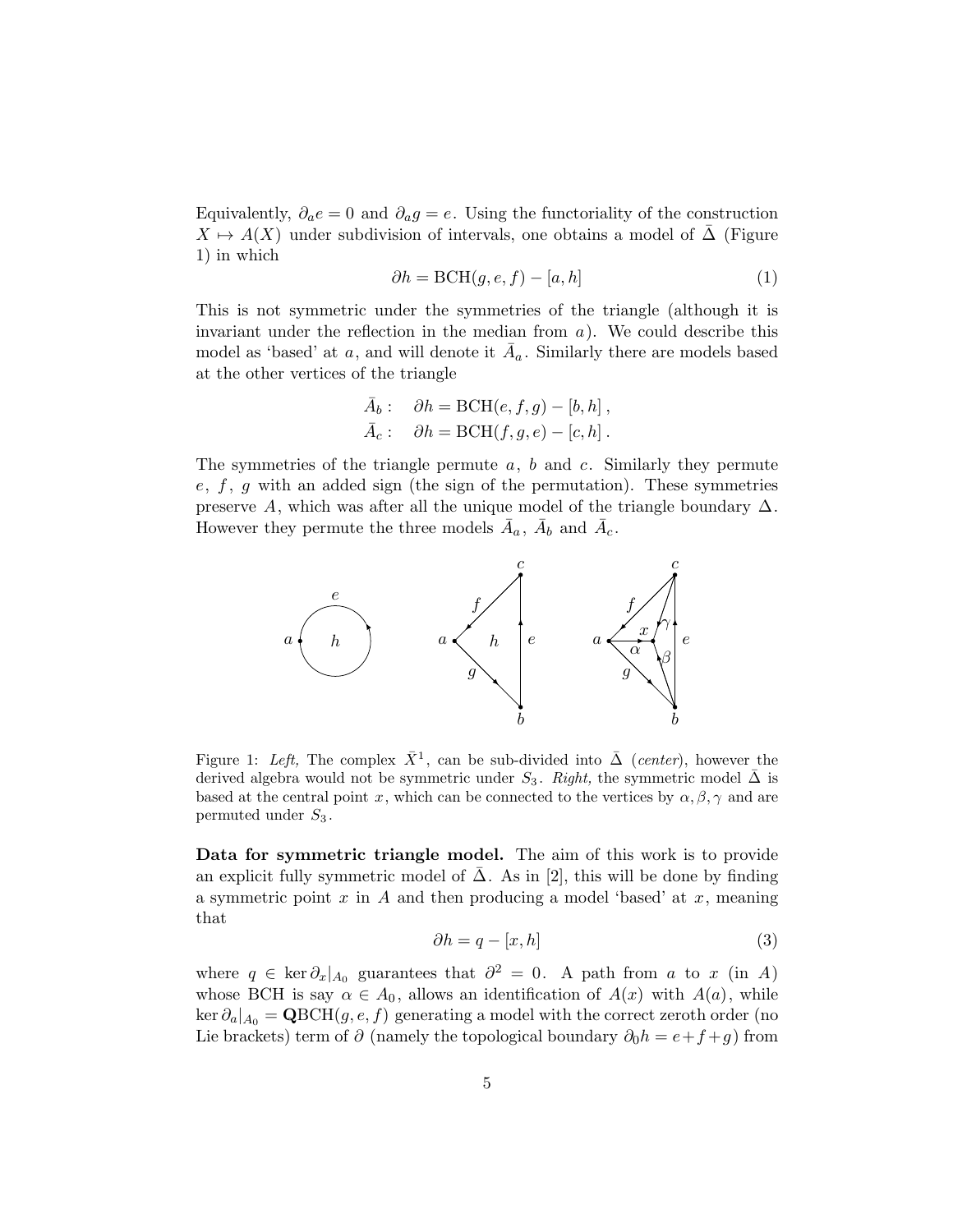$q = \exp(-\text{ad}_{\alpha})\text{BCH}(g, e, f) = \text{BCH}(-\alpha, g, e, f, \alpha)$ . The model (3) is symmetric so long as  $q$  is anti-symmetric, meaning that it changes by the sign of the permutation under the action of  $S_3$ .

## 3 Construction of symmetric data for triangle

In this section we work exclusively in the model, A, of the triangle boundary  $\Delta$  (triangle with 2-cell removed).

**Flattening the triangle.** For any graph,  $\Gamma$ , by a *realisation* of  $\Gamma$  in A we will mean a way of assigning points in A to vertices of  $\Gamma$  and elements of  $A_0$  to (oriented) edges of  $\Gamma$  in such a way that the relation  $u_e(a) = b$  holds for every edge of  $\Gamma$ , where  $e$  is assigned to the edge and it connects vertices to which are assigned the points a and b. A realisation will be said to be  $flat$ , if the BCH of any loop in the graph in this realisation, vanishes.

A flat realisation of a connected graph  $\Gamma$  is uniquely determined by the label on one vertex,  $a$  (an arbitrary point in  $A$ ) and an assignation of elements of  $A_0$  to edges in such a way that  $BCH(\gamma) = 0$  for all loops  $\gamma$  in  $\Gamma$  based at that vertex (it suffices to check that this holds for a collection of generators  $\gamma$  of  $\pi_1(\Gamma, a)$ ). For, given an edge labelling, and the label on one vertex, the realisation condition allows the labels on other vertices to be defined using the flows on edges, and this is always well-defined by the flatness condition.

Thus the graph  $\Gamma_0$  with three vertices and three edges has a trivial realisation in A, where  $a, b, c$  label the vertices and  $e, f, g$  label the edges. This is not flat, since there are no relations between  $e, f, g$  and in particular  $BCH(e, f, g) \neq 0$ .



Figure 2: Left, The triangle graph  $\Gamma_0$  has a trivial (non-flat) realisation in A (center). Right, A flat realisation of the same graph in  $A$ .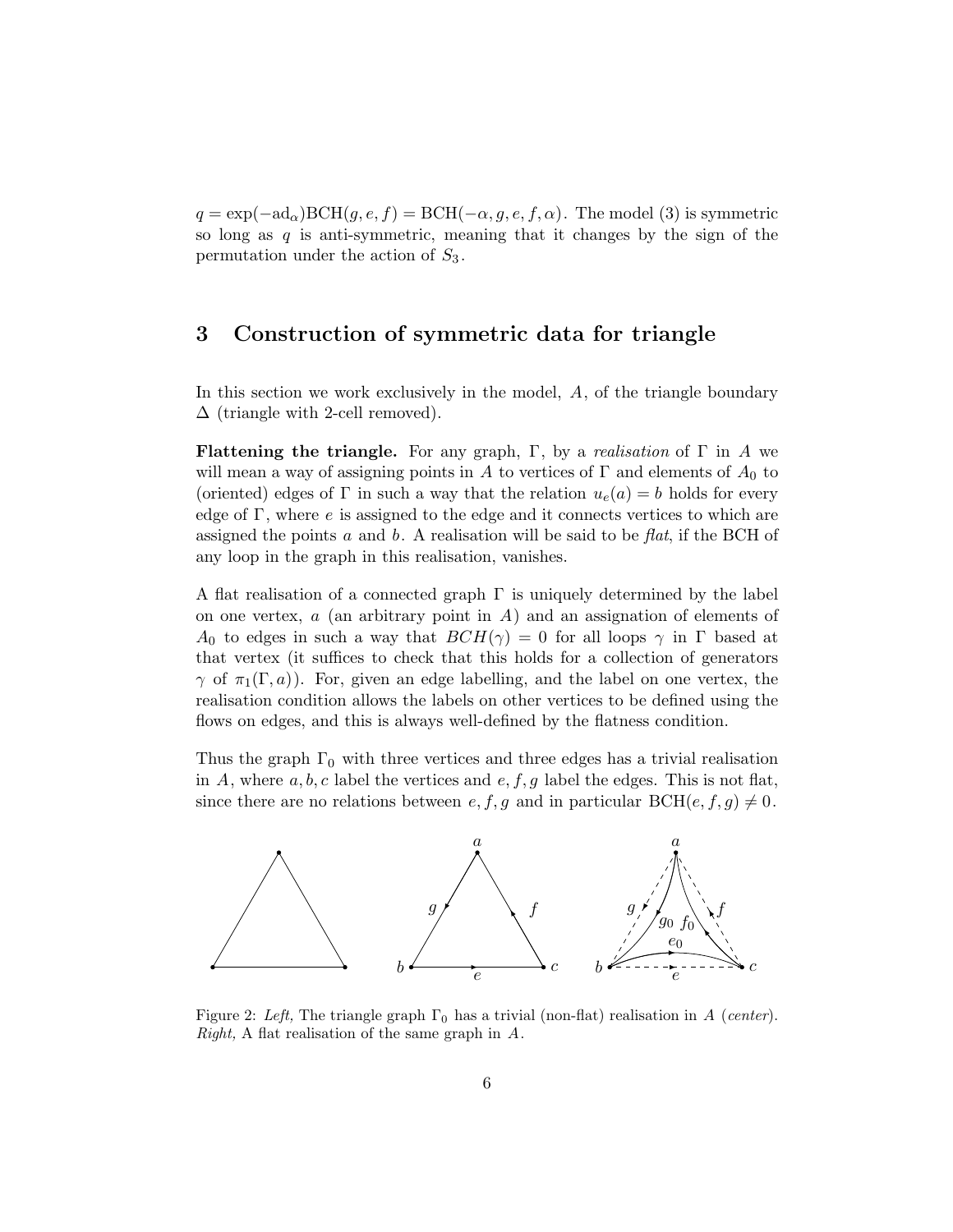Define  $e_0, f_0, g_0 \in A_0$  by

$$
e_0 = \text{BCH}\left(-\frac{1}{3}\text{BCH}(e, f, g), e\right),
$$
  

$$
f_0 = \text{BCH}\left(-\frac{1}{3}\text{BCH}(f, g, e), f\right),
$$
  

$$
g_0 = \text{BCH}\left(-\frac{1}{3}\text{BCH}(g, e, f), g\right).
$$

 ${\bf Lemma ~3.1} \quad u_{e_0}(b)=c$ 

**Proof** The loop based at b made up of  $e, f, g$  in that order verifies that  $u_{\text{BCH}(e,f,g)}(b) = b$  and thus  $\text{BCH}(e,f,g) \in \text{ker } \partial_b$ . Hence also  $-\frac{1}{3}\text{BCH}(e,f,g) \in$  $\ker \partial_b$  so that  $u_{-\frac{1}{3}BCH(e,f,g)}(b) = b$ . Thus  $u_{e_0}(b) = u_e \left( u_{-\frac{1}{3}BCH(e,f,g)}(b) \right) =$  $u_e(b) = c$ , as required.

**Lemma 3.2** BCH $(e_0, f_0, g_0) = 0$ 

Proof By properties of BCH,

$$
\exp(-ad_e)BCH(e, f, g) = BCH(-e, BCH(e, f, g), e) = BCH(f, g, e) .
$$

Since  $\exp(-ad_e)$  is linear, also  $\exp(-ad_e)\left(-\frac{1}{3}\text{BCH}(e,f,g)\right) = -\frac{1}{3}\text{BCH}(f,g,e)$ and so  $e_0$  can also be written as  $e_0 = \text{BCH} (e, -\frac{1}{3} \text{BCH}(f, g, e))$ . Thus

$$
\text{BCH}(e_0, f_0) = \text{BCH}\left(e, -\frac{2}{3}\text{BCH}(f, g, e), f\right) = \text{BCH}\left(e, f, -\frac{2}{3}\text{BCH}(g, e, f)\right),
$$

and combining with  $g_0$ ,  $BCH(e_0, f_0, g_0) = BCH(e, f, -BCH(g, e, f), g) = 0. \ \ \Box$ 

These two facts together show that we have obtained a flat realisation of  $\Gamma_0$  in which  $e_0, f_0, g_0$  replace  $e, f, g$  on the edges, but the vertices are still assigned  $a, b, c$ . See Figure 2.

**Iterative step - subdividing a flat triangle.** The graph,  $\Gamma_1$ , obtained from  $\Gamma_0$  by adding midpoints to the edges and joining the three midpoints, wil have six vertices and nine edges. From any flat realisation of  $\Gamma_0$ , say with edges labelled by  $e_0, f_0, g_0$ , there can be constructed according to Figure 3, a flat realisation of  $\Gamma_1$  in which the corners are labelled by the same points as the given realisation. To verify flatness, it suffices to verify the condition for the four generating loops around the four smaller triangles in  $\Gamma_1$ . Verification for the outer triangles is immediate from the definition, while for the inner triangle

$$
\text{BCH}\left(\text{BCH}(\frac{1}{2}f_0, \frac{1}{2}g_0), \text{BCH}(\frac{1}{2}g_0, \frac{1}{2}e_0), \text{BCH}(\frac{1}{2}e_0, \frac{1}{2}f_0)\right) = \text{BCH}(\frac{1}{2}f_0, g_0, e_0, \frac{1}{2}f_0)
$$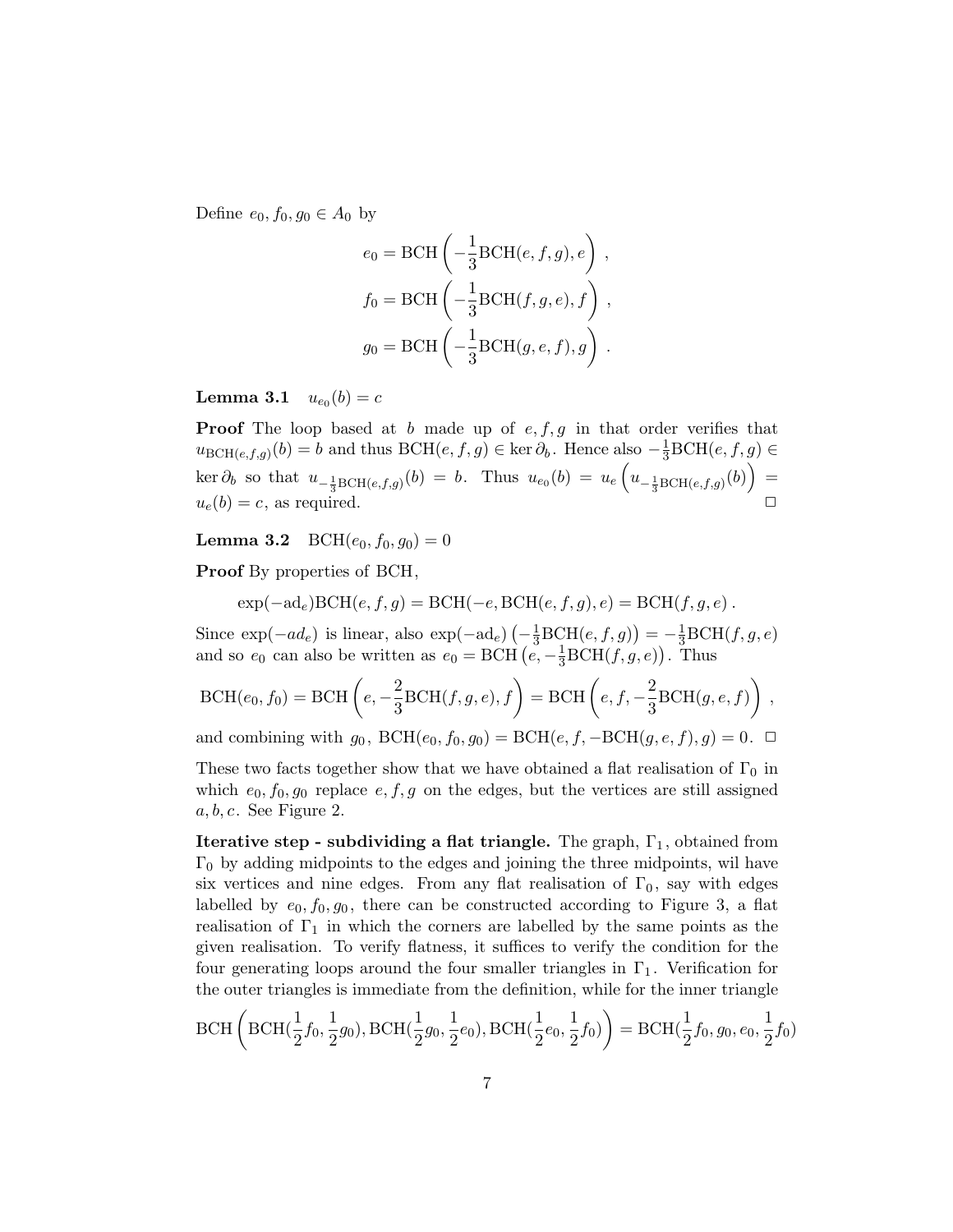

Figure 3: Left, A flat realisation of  $\Gamma_0$  generating a flat realisation (center) of  $\Gamma_1$  $(right).$ 

which vanishes since  $BCH(e_0, f_0, g_0) = 0$ , by flatness of the given realisation.

**Iterative construction.** Iteratively define  $e_n$ ,  $f_n$ ,  $g_n$  for non-negative integers n, starting with  $e_0, f_0, g_0$  defined above, by

$$
e_{n+1} =
$$
BCH  $\left(\frac{1}{2}f_n, \frac{1}{2}g_n\right)$ ,  $f_{n+1} =$ BCH  $\left(\frac{1}{2}g_n, \frac{1}{2}e_n\right)$ ,  $g_{n+1} =$ BCH  $\left(\frac{1}{2}e_n, \frac{1}{2}f_n\right)$ 

Let  $\Gamma_n$  be the graph obtained from  $\Gamma_0$  by repeatedly subdividing the inner triangle, n times, each subdivision of the innermost triangle according as the replacement of  $\Gamma_0$  by  $\Gamma_1$ . As in the previous paragraph, starting with a flat realisation of  $\Gamma_0$ , we obtain a flat realisation of  $\Gamma_n$  with the same labels on the corners as the original realisation, and in which the innermost triangle has edges labelled by  $e_n, f_n, g_n$ . Let  $a_n, b_n, c_n$  be the points labelling the vertices of the innermost triangle in  $\Gamma_n$ . In particular,  $a_0 = a, b_0 = b, c_0 = c$ .

Pick any path in  $\Gamma_n$  from  $a_0$  to  $a_n$  and let  $\alpha_n \in A_0$  denote its BCH in the realisation; this is well-defined since the realisation is flat.

#### **Convergence**

**Lemma 3.3**  $e_n, f_n, g_n \longrightarrow 0$  in  $A_0$  as  $n \rightarrow \infty$ . In other words, for all  $m \ge 0$ ,  $e_n^{[m]} \longrightarrow 0$  as  $n \to \infty$ , where  $x^{[m]} \in A_0^{[m]}$  $_0^{[m]}$  denotes the piece of  $x \in A_0$  with precisely m Lie brackets (and similarly for  $f, g$ ).

**Proof** Applying the iterative construction above  $n$  times to the initial condition  $e_1, f_1, g_1$  (in place of  $e_0, f_0, g_0$ ) will arrive at  $e_{n+1}, f_{n+1}, g_{n+1}$ . Consequently  $e_{n+1}, f_{n+1}, g_{n+1}$  can be obtained from  $e_n, f_n, g_n$  by the replacement  $e_0 \rightarrow e_1$ ,  $f_0 \to f_1, g_0 \to g_1$ . Recall that  $BCH(e_0, f_0, g_0) = 0$  and so there is a unique Lie algebra expression for  $e_n$  as a linear combination of Lie words in  $e_0$ ,  $f_0$ .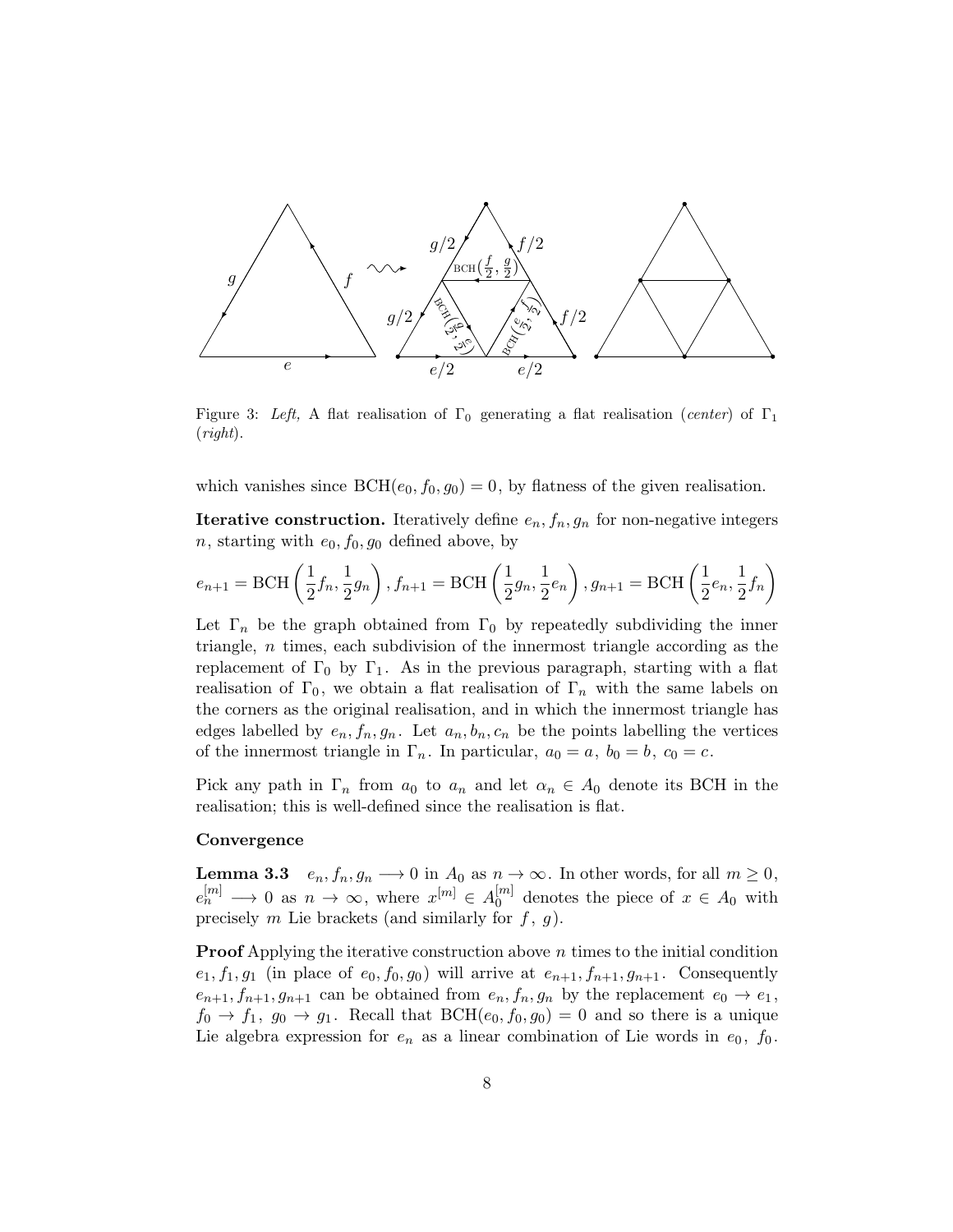

Figure 4: The constructed flat realisation of  $\Gamma_2$ 

Indeed,  $e_n$ ,  $f_n$  can be obtained from  $e_0$ ,  $f_0$  by iterating n times the substitution

$$
e_0 \longrightarrow e_1 = \text{BCH}\left(\frac{1}{2}f_0, \frac{1}{2}g_0\right) = \text{BCH}\left(\frac{1}{2}f_0, -\frac{1}{2}\text{BCH}(e_0, f_0)\right),
$$
  

$$
f_0 \longrightarrow f_1 = \text{BCH}\left(\frac{1}{2}g_0, \frac{1}{2}e_0\right) = \text{BCH}\left(-\frac{1}{2}\text{BCH}(e_0, f_0), \frac{1}{2}e_0\right).
$$

Let B be the free Lie algebra on two generators  $e_0$ ,  $f_0$ , and consider it embedded in  $A_0$  in the natural way. The above substitution induces a linear map  $\tau$ :  $B \longrightarrow B$  which is non-decreasing on the number of Lie brackets and for which  $e_n = \tau^n(e_0)$ ,  $f_n = \tau^n(f_0)$ . For each  $m \geq 0$ , choose a basis for the finite dimensional vector space  $B^{[m]}$ . With respect to the basis for B obtained from the union of these bases, the matrix for  $\tau$  is a lower triangular (partitioned) matrix. Since  $\tau(e_0)^{[0]} = -\frac{1}{2}$  $\frac{1}{2}e_0$  and  $\tau(f_0)^{[0]} = -\frac{1}{2}$  $\frac{1}{2}f_0$ , thus the diagonal blocks in the matrix of  $\tau$  are multiples of the identity matrix with factor  $(-2)^{-r}$  on the r-th block (dealing with terms with precisely  $r-1$  Lie brackets). The truncated (finite-dimensional) matrix of the first  $m \times m$  blocks gives the matrix of  $\tau^{[\langle m]}$ , the induced action of  $\tau$  on  $B/B^{[\geq m]}$ . It has eigenvalues  $(-2)^{-r} \in (-1,1)$  for  $1 \leq r \leq m$ , and thus  $(\tau^{[\langle m]})^{n} \longrightarrow \mathbf{0}$  as  $n \to \infty$  for all m. Applying this to  $e_0, f_0$  gives  $e_n^{[\le m]} \longrightarrow 0$  and  $f_n^{[\le m]} \longrightarrow 0$  as  $n \to \infty$ ; in other words  $e_n, f_n \longrightarrow 0$ in B and hence also in  $A_0$ . By continuity of BCH, as  $g_n = -BCH(e_n, f_n)$ , also  $g_n \longrightarrow 0.$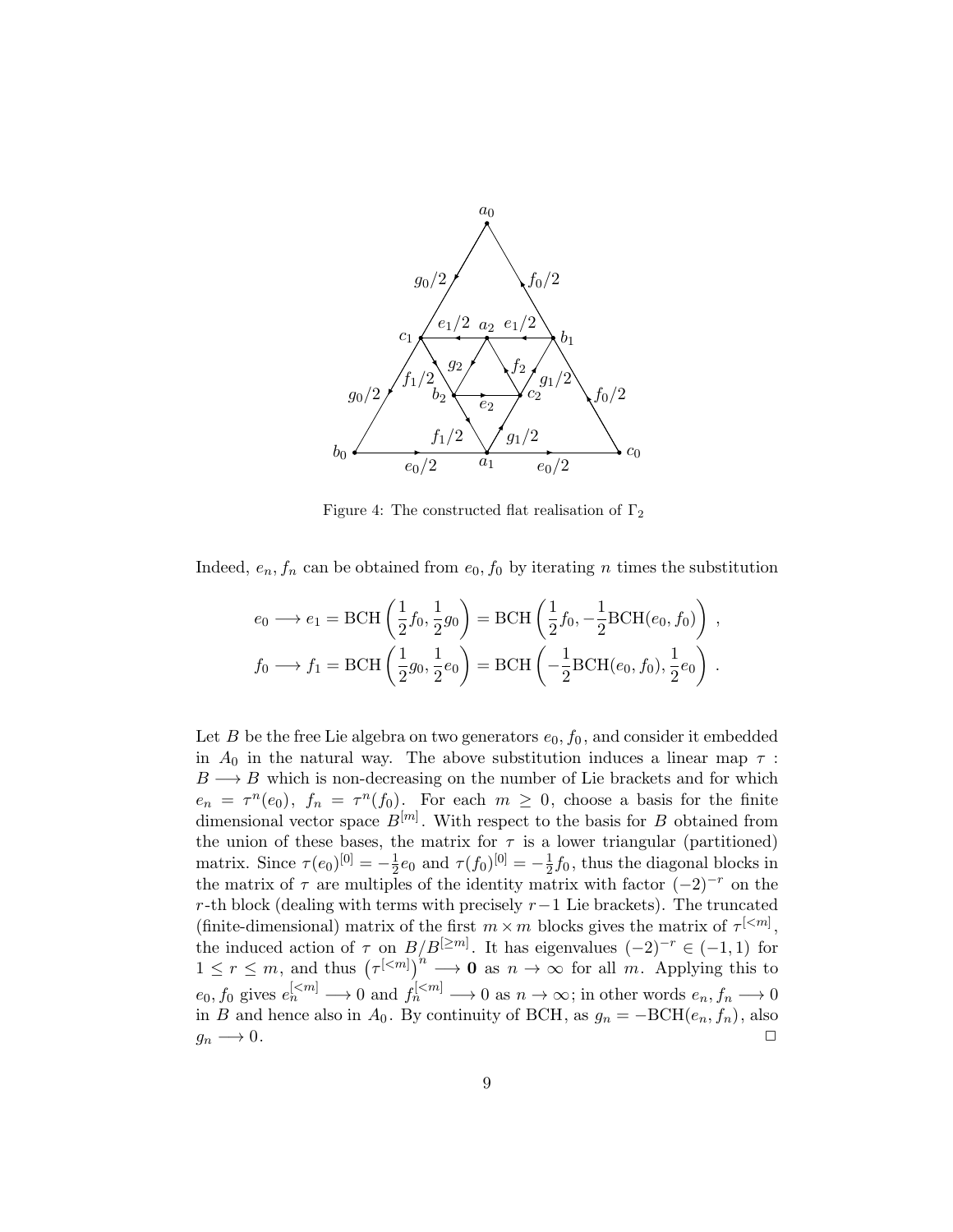**Lemma 3.4** The sequence  $(\alpha_n)$  converges in  $A_0$ .

**Proof** By the flat realisation of  $\Gamma_n$  constructed above, it follows that

$$
\alpha_{3n+1} = \text{BCH}\left(\alpha_{3n}, \frac{1}{2}g_{3n}, f_{3n+1}\right), \quad \alpha_{3n+2} = \text{BCH}\left(\alpha_{3n}, \frac{1}{2}g_{3n}, -\frac{1}{2}e_{3n+1}\right)
$$

Hence by Lemma 3.3, it suffices to show that the subsequence  $(\alpha_{3n})$  converges. Now,

$$
\alpha_{3n+3} = \text{BCH}\left(\alpha_{3n}, \frac{1}{2}g_{3n}, \frac{1}{2}f_{3n+1}, \frac{1}{2}e_{3n+2}\right)
$$

Let  $\sigma$  be the linear map  $B \longrightarrow B$  defined by the substitution

$$
e_0 \longrightarrow g_1 = \text{BCH}\left(\frac{1}{2}e_0, \frac{1}{2}f_0\right),
$$
  

$$
f_0 \longrightarrow e_1 = \text{BCH}\left(\frac{1}{2}f_0, -\frac{1}{2}\text{BCH}(e_0, f_0)\right)
$$

.

This is the composition of  $\tau$  with a rotation. Then  $\sigma(e_n) = g_{n+1}$ ,  $\sigma(f_n) = e_{n+1}$ while  $\sigma(g_n) = f_{n+1}$  and  $\alpha_{3n} = \text{BCH} \left( \frac{g_0}{2} \right)$  $\frac{g_0}{2}, \sigma(\frac{g_0}{2})$  $(\frac{g_0}{2}), \ldots, \sigma^{3n-1}(\frac{g_0}{2})$  $\binom{y_0}{2}$ . Thus it is enough to show that the sequence

$$
\left(\mathrm{BCH}\left(\frac{g_0}{2}, \sigma(\frac{g_0}{2}), \ldots, \sigma^{n-1}(\frac{g_0}{2})\right)\right)
$$

(which contains  $\{\alpha_{3n}\}\$ as a subsequence) converges, which we do by proving that for any natural number  $m$  its projection onto the finite-dimensional vector space  $B/B^{[\geq m]}$  converges.

Matrix of  $\sigma$ . We use the same notation as in the proof of the previous lemma. The matrix of  $\sigma$  is a lower-triangular block matrix. Since  $\sigma(e_0)^{[0]} = \frac{1}{2}$  $rac{1}{2}(e_0+f_0)$ and  $\sigma(f_0)^{[0]} = -\frac{1}{2}$  $\frac{1}{2}e_0$ , thus the block in the (1,1) position of the partitioned matrix for  $\sigma$  is

$$
\begin{pmatrix}\n\frac{1}{2} & -\frac{1}{2} \\
\frac{1}{2} & 0\n\end{pmatrix}
$$

This is diagonalisable with eigenvalues  $-\frac{1}{2}$  $\frac{1}{2}\omega, -\frac{1}{2}$  $\frac{1}{2}\omega^2$  where  $\omega$  is a cube-root of unity. Choose a basis for  $B^{[0]}$  which diagonalises the (1,1) block of  $\sigma$  there.

Diagonal blocks of  $\sigma$ . Let  $\sigma'$  denote the linear map  $B \longrightarrow B$  induced by the substitution

$$
e_0 \longrightarrow \frac{1}{2}(e_0 + f_0),
$$
  

$$
f_0 \longrightarrow -\frac{1}{2}e_0.
$$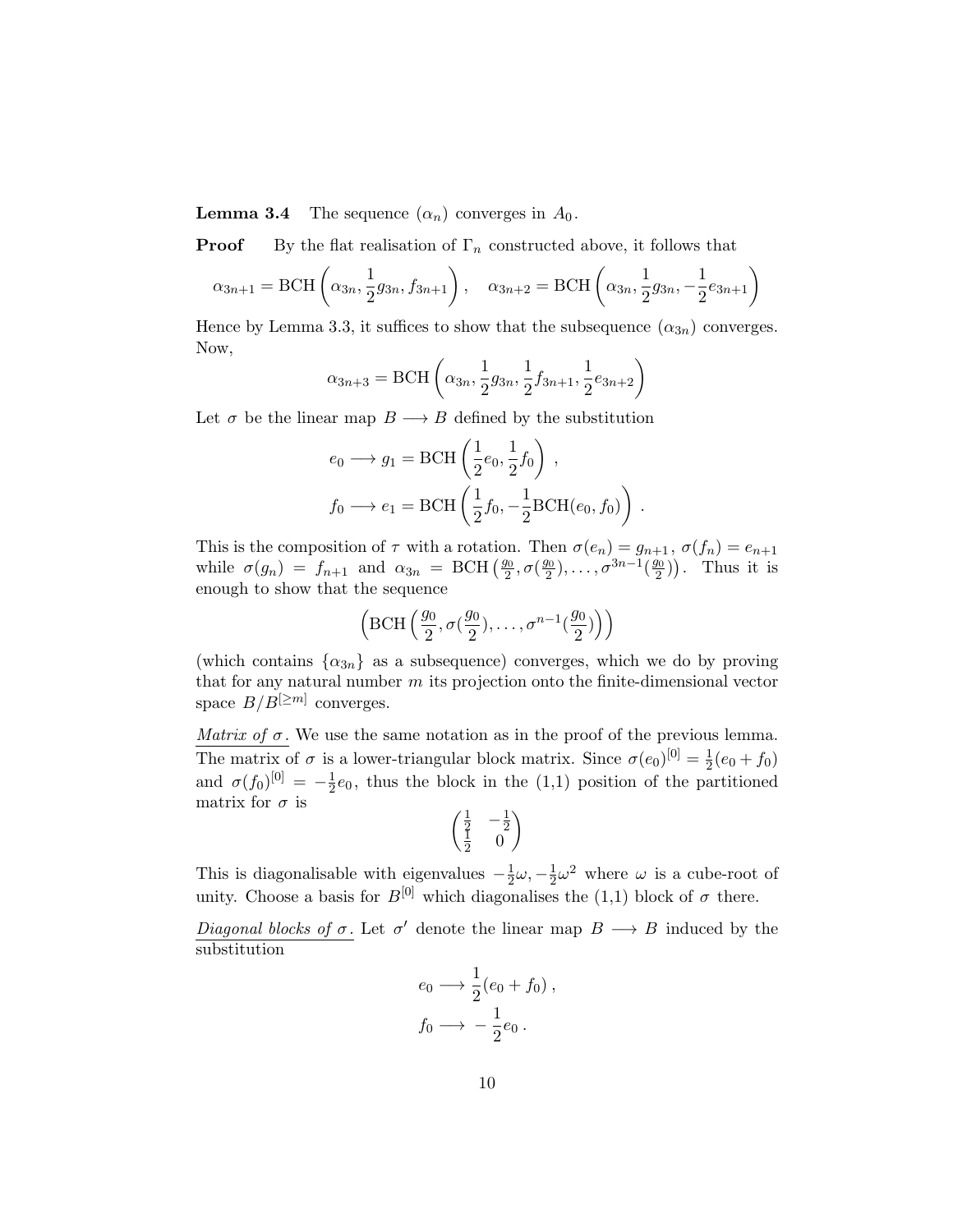The matrix of  $\sigma'$  will be block diagonal and these diagonal blocks will agree with those in  $\sigma$ . Via the map

$$
(B^{[0]})^{\otimes r} \longrightarrow B^{[r-1]}
$$
  

$$
v_1 \otimes \cdots \otimes v_r \longmapsto [v_1, \ldots, [v_{r-1}, v_r] \ldots]
$$

we can consider  $B^{[r-1]}$  as a quotient of  $(B^{[0]})^{\otimes r}$  by the ideal  $I_r$  generated by Jacobi relations. The action of  $\sigma'$  on  $B^{[0]}$  induces one on  $(B^{[0]})^{\otimes r}$  preserving  $I_r$ and the action on the quotient is precisely the action of  $\sigma'$  on  $B^{[r-1]}$ , described by the  $(r, r)$  block in the matrix of  $\sigma'$  (or of  $\sigma$ ). By the previous paragraph,  $\sigma'|_{B^{[0]}}$  is diagonalisable with eigenvalues  $-\frac{1}{2}$  $\frac{1}{2}\omega, -\frac{1}{2}$  $\frac{1}{2}\omega^2$  and thus the induced action on  $(B^{[0]})^{\otimes r}$  is also diagonalisable with eigenvalues which all have absolute value  $2^{-r}$ . The  $(r,r)$  block of the matrix for  $\sigma$  is a quotient of this and thus also diagonalisable with eigenvalues which all have absolute value  $2^{-r}$ .

Bound on matrix entries in powers of  $\sigma^{[\leq m]}$ . Fix m. We consider only the induced actions on  $B/B^{[\geq m]}$ , that is the first  $m \times m$  blocks in the matrix representations; let  $\sigma^{[\leq m]}$  denote this induced action from  $\sigma$ . Choose a basis for  $B^{[r-1]}$  which diagonalises the  $(r, r)$  block in  $\sigma$  for  $1 \leq r \leq m$ . Let C be the absolute value of the largest matrix entry in  $\sigma^{[\langle m]}$ . Let  $d_r = \dim B^{[r-1]}$  be the size of the r-th block.

For any natural number *n*, the matrix for  $\sigma^n$  will be a lower triangular block matrix; the diagonal blocks will be diagonal and the entries will have absolute values  $2^{-rn}$  in the  $(r, r)$  block. The  $(a, b)$  entry in the  $(i, j)$  block  $(i > j)$  of  $\sigma^n$  is

$$
\sum_{i\geq i_1\geq \cdots\geq i_{n-1}\geq j}\sum_{e_1=1}^{d_{i_1}}\cdots\sum_{e_{n-1}=1}^{d_{i_{n-1}}}(\sigma_{i_{i_1}})_{ae_1}(\sigma_{i_1i_2})_{e_1e_2}\ldots(\sigma_{i_{n-1}j})_{e_{n-1}b}
$$

where  $\sigma_{ij}$  denotes the  $(i, j)$  block of the partitioned matrix for  $\sigma$ . For any  $i \geq i_1 \geq \cdots \geq i_{n-1} \geq j$ , let  $s_1, \ldots, s_k$  denote the points at which steps occur, that is those s  $(1 \leq s \leq n$ , in increasing order) for which  $i_{s-1} > i_s$  (counting  $i_0 \equiv i$  and  $i_n \equiv j$ ). In particular,  $i_{s_1-1} = i$  while  $i_{s_k} = j$ . The maximum number of steps k is  $i - j$ . For a particular sequence of steps (that is, where they occur  $s_1, \ldots, s_k$  and what are their values  $j_1 \equiv i_{s_1}, \ldots, j_{k-1} \equiv i_{s_{k-1}}$ , the contribution to the above sum is bounded by

$$
(2^{-i})^{s_1-1}C(2^{-j_1})^{s_2-s_1-1}C\cdots (2^{-j_{k-1}})^{s_k-s_{k-1}-1}C(2^{-j})^{n-s_k}\cdot d_{j_1}\cdots d_{j_{k-1}}
$$

since  $\sigma_{ii}$  is diagonal. For fixed  $k \leq i - j$  and  $j_1, \ldots, j_{k-1}$ ,

$$
\sum_{1 \le s_1 < \dots < s_k \le n} (2^{-i})^{s_1 - 1} (2^{-j_1})^{s_2 - s_1 - 1} \dots (2^{-j})^{n - s_k} \le \binom{n}{k} (2^{-j})^{n - k - 1}
$$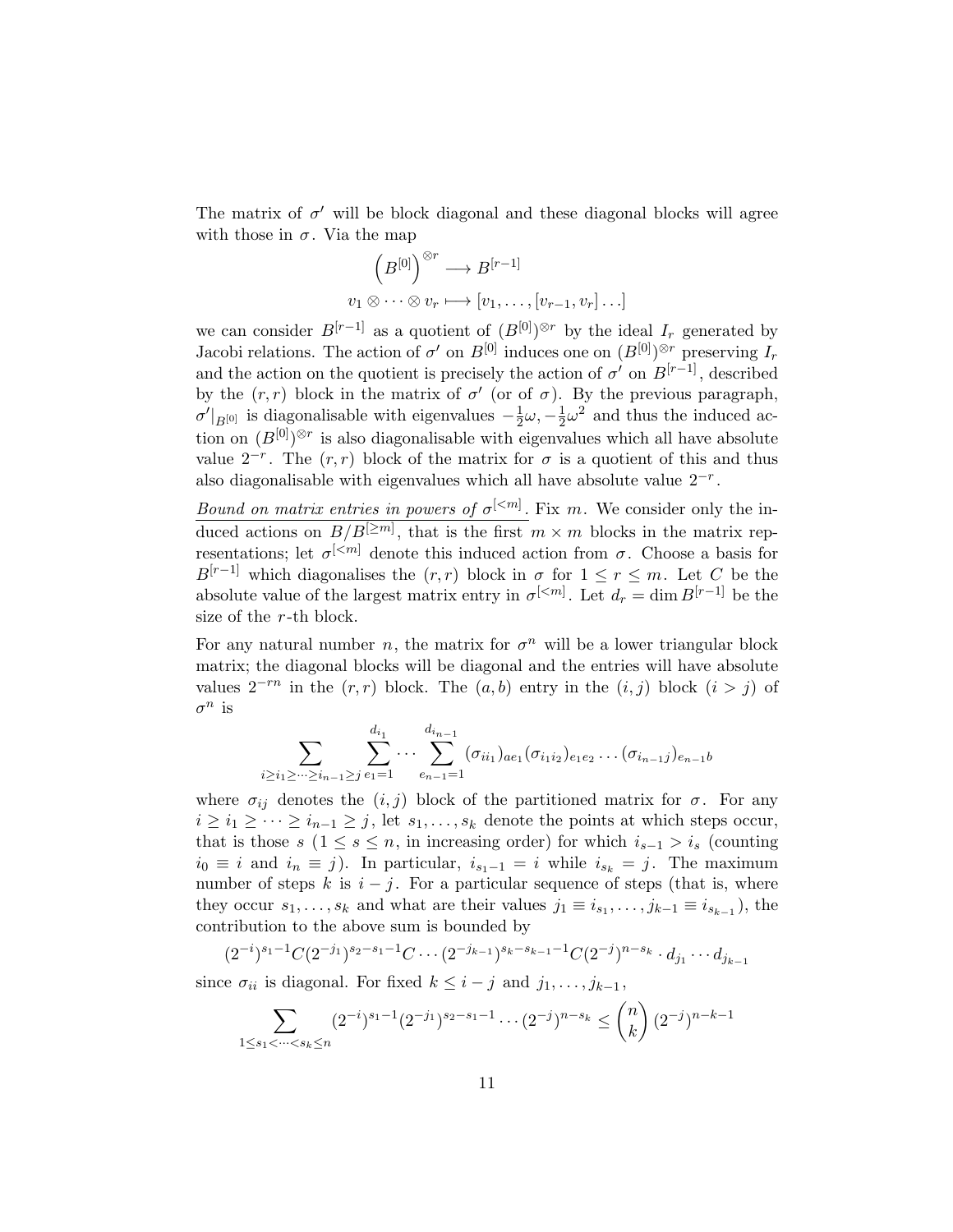So, if  $d = \max\{d_1, \ldots, d_m\}$ , an arbitrary entry in the  $(i, j)$  block of  $\sigma^n$  is bounded by

$$
\sum_{k=1}^{i-j} C^k d^{k-1} {i-j-1 \choose k-1} {n \choose k} (2^{-j})^{n-k-1}.
$$

Since  $i - j \leq m - 1$  and  $j \geq 1$ , this bound is at most  $2^{-n}$  times a polynomial in *n* of degree at most  $m-1$  and hence all matrix entries in  $({\sigma}^{[\langle m]})^n$  can be bounded by  $C'(2/3)^n$  for some C' (dependent on m).

*Bound on coordinates of* 
$$
v_n \equiv (\sigma^n(\frac{1}{2}g_0))^{[\leq m]}
$$
. As above,  

$$
(\sigma^n(\frac{1}{2}g_0))^{[\leq m]} = (\sigma^{[\leq m]})^n(\frac{1}{2}g_0^{[\leq m]})
$$

which we denote by  $v_n \in B^{[\leq m]}$ . The matrix elements in the power of  $\sigma^{[\leq m]}$  are all bounded by a multiple of  $(2/3)^n$  while the vector  $g_0^{[\leq m]}$  $\int_0^{\lfloor \leq m \rfloor}$  is constant. Thus, in any chosen basis for  $B^{[\langle m]}$ ,  $v_n$  has all coordinates (and thus also their sum) bounded by a constant (dependent on m) times  $(2/3)^n$ .

Coefficients in BCH. From now onwards we will revert to a basis for  $B^{[r]}$  in which the basis elements are (a subset of) Lie monomials in  $e_0, f_0$  with r brackets. The formula for  $BCH(x, y)$  is an element of the free Lie algebra on x and y. Since  $g_0 = -BCH(e_0, f_0)$ , the coefficients in the formula are given precisely by the coordinates of  $-g_0$  with repsect to the chosen basis. Denote these coefficients  $h_j^{[r]} \in \mathbf{Q}$ , so that

$$
BCH(e_0, f_0) = \sum_{r=0}^{\infty} \sum_{j=1}^{d^{[r]}} h_j^{[r]} \mathbf{e}_j^{[r]}
$$

where  $\mathbf{e}_i^{[r]}$  $j^{[r]}$  is the j-th basis vector in  $B^{[r]}$  and  $d^{[r]} \equiv d_{r+1}$  is the dimension of  $B^{[r]}$ . For example,  $d^{[0]} = 2$ , take  $\mathbf{e}_1^{[0]} = e_0$ ,  $\mathbf{e}_2^{[0]} = f_0$  as basis for  $B^{[0]}$ , and then  $h_1^{[0]} = h_2^{[0]} = 1$ . Similarly  $d^{[1]} = 1$ ,  $\mathbf{e}_1^{[1]} = [e_0, f_0]$  and  $h_1^{[1]} = \frac{1}{2}$  $\frac{1}{2}$ . For second order brackets,  $d^{[2]} = 2$ , use  $e_1^{[2]} = [e_0, [e_0, f_0]]$ ,  $e_2^{[2]} = [f_0, [e_0, f_0]]$  and then  $h_1^{[2]} = -h_2^{[2]} = \frac{1}{12}.$ 

Bound on growth of BCH. Since BCH is non-decreasing on the number of Lie brackets, it induces a well-defined (associative) binary operation on  $B/B^{[\geq m]}$ . Define a metric on  $B/B^{[\geq m]}$  by

$$
\left\| \sum_{r=0}^{\infty} \sum_{j=1}^{d^{[r]}} a_j^{[r]} \mathbf{e}_j^{[r]} \right\| = \sum_{r=0}^{m-1} \sum_{j=1}^{d^{[r]}} |a_j^{[r]}|
$$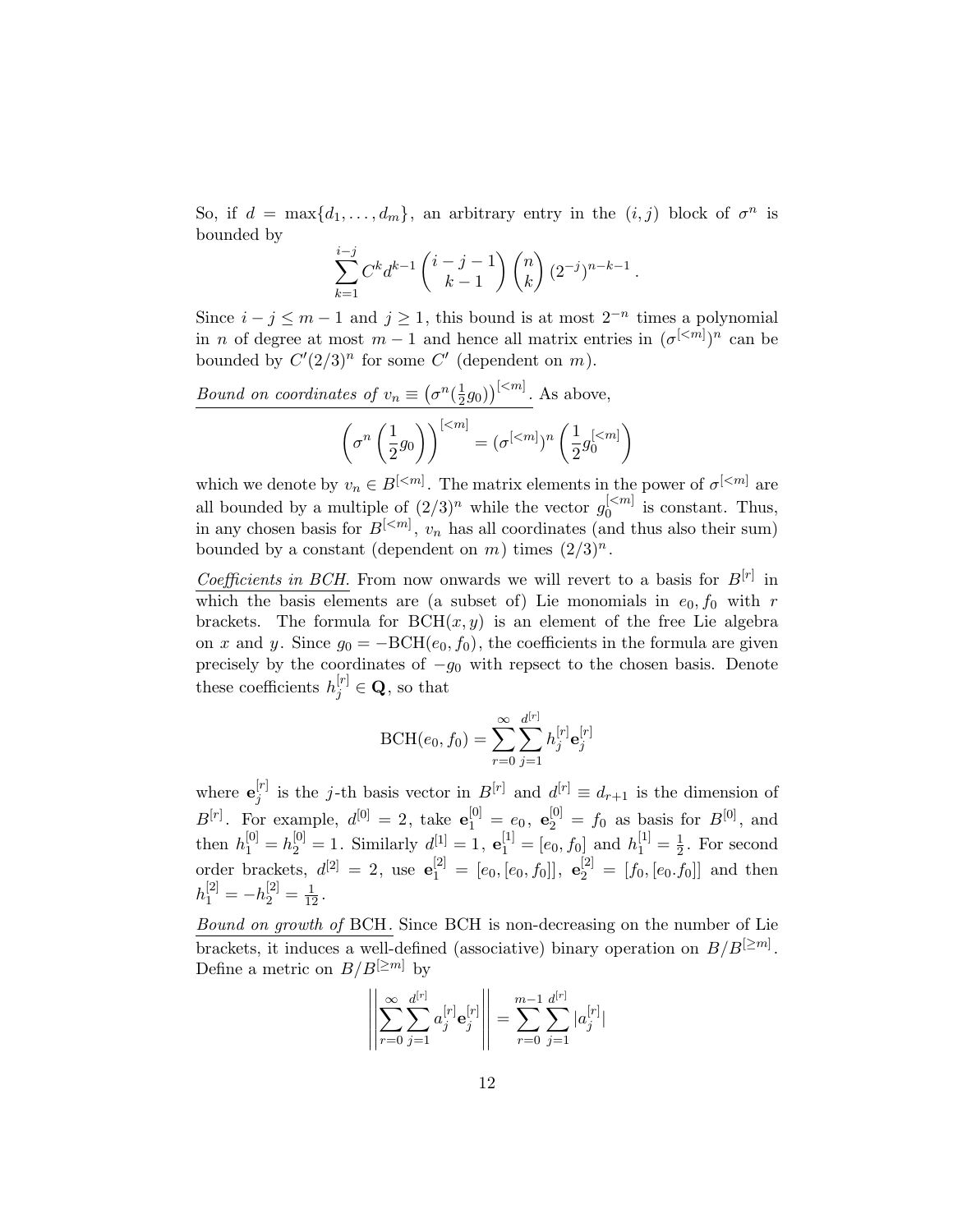Let  $D$  denote the maximum norm of all Lie monomials in  $e_0, f_0$  with at most  $m-1$  brackets. For  $a \in B$ , denote by  $a^{[r]} \in B^{[r]}$  the part of a with r Lie brackets. Then for any  $a, b \in B$ ,

$$
(\text{BCH}(a, b))^{[r]} = \sum_{i=0}^{r} \sum_{j=1}^{d^{[i]}} h_j^{[i]} \left( \mathbf{e}_j^{[i]}(a, b) \right)^{[r]}
$$

where  $e(a, b)$  is the result of substituting a, b in place of  $e_0, f_0$  in the Lie monomial  $e \in B$ . For example

BCH(a, b)<sup>[0]</sup> = 
$$
a^{[0]} + b^{[0]}
$$
,  
\nBCH(a, b)<sup>[1]</sup> =  $a^{[1]} + b^{[1]} + \frac{1}{2}[a^{[0]}, b^{[0]}]$ ,  
\nBCH(a, b)<sup>[2]</sup> =  $a^{[2]} + b^{[2]} + \frac{1}{2}[a^{[0]}, b^{[1]}] + \frac{1}{2}[a^{[1]}, b^{[0]}] + \frac{1}{12}[a^{[0]}, [a^{[0]}, b^{[0]}]] - \frac{1}{12}[b^{[0]}, [a^{[0]}, b^{[0]}]]$ .

But for any monomial  $e \in B$  involving k times  $e_0$  and l times  $f_0$   $(k, l > 0)$ ,

$$
||e(a,b)^{[
$$

since substituting monomials for  $e_0$ ,  $f_0$  in a monomial will produce another monomial, which will have norm at most  $D$ . Thus there exist homogeneous polynomials  $p_r$  in two variables, of degree  $r + 1$ , such that for all  $a, b$ ,

$$
||\text{BCH}(a,b) - a - b|| \le \sum_{r=1}^{m-1} p_r(||a||,||b||)
$$

with  $p_1(x,y) = Dxy/2$ ,  $p_2(x,y) = Dxy(x+y)/12$  and furthermore  $p_r(x,y)$  is divisible by  $xy$  for all  $r$ . So in particular,

$$
||BCH(a, b) - a|| \le ||b||Q(||a||, ||b||)
$$

for a suitable polynomial Q in two variables of degree  $m-1$ .

BCH-Cauchy. By the previous paragraphs, we have a sequence of vectors  $v_n \in$  $B/B^{[\geq m]}$  satisfying  $||v_n|| \leq D(2/3)^n$  for all n (some constant D) and the proof of the lemma will be complete once it is shown that the sequence

$$
\left(\text{BCH}(v_0, v_1, \ldots, v_{n-1})^{[\leq m]}\right)
$$

converges in  $B^{[\leq m]}$ . Let X denote the maximum value of  $Q(x, y)$  when  $0 \leq$  $x, y \leq D$ . By the previous paragraph,

$$
||\text{BCH}(a, b) - a|| \le X||b||
$$
 whenever  $||a||, ||b|| \le D$ .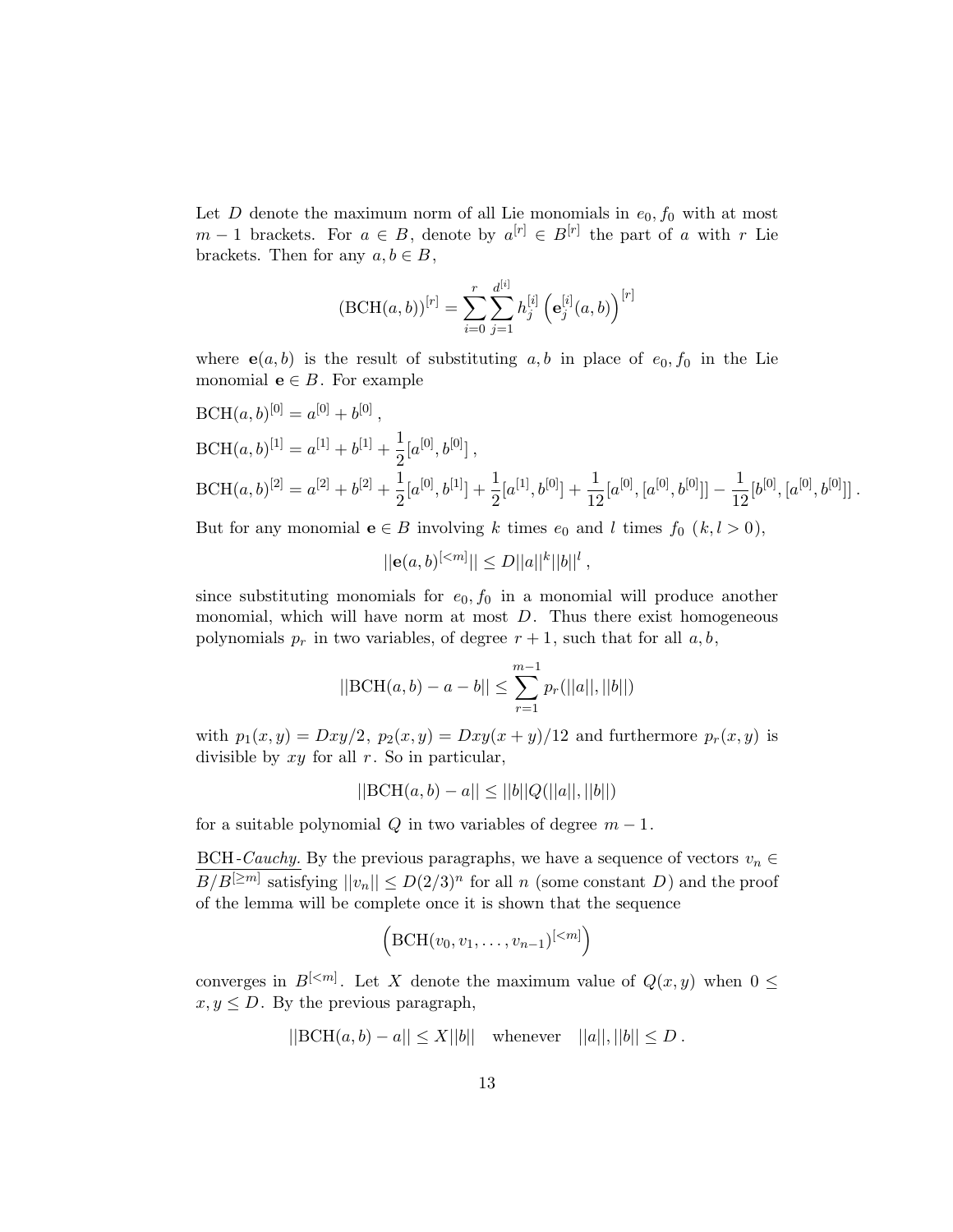Choose N sufficiently large that  $(3/2)^N \geq 1 + 2X$ . For arbitrary  $m \geq N$  we see inductively that for any  $i \geq m$ ,

$$
||\text{BCH}(v_m, \dots, v_i)|| \leq D
$$

For, this holds when  $i = m$  as  $||\mathbf{v}_m|| \le D(2/3)^m \le D$ . Assuming it holds for all  $i < n$ , then

$$
||\text{BCH}(v_m, \dots, v_i, v_{i+1}) - \text{BCH}(v_m, \dots, v_i)|| \le X||v_{i+1}|| \le DX(2/3)^{i+1}
$$

Combining with the triangle inequality for  $i = m, m + 1, \ldots, n - 1$ ,

$$
||\text{BCH}(v_m, \dots, v_n)|| \le ||v_m|| + \sum_{i=m}^{n-1} DX(2/3)^{i+1} \le D(2/3)^m (1+2X) \le D(2/3)^{m-N}
$$

which is at most D, proving the inductive step. Furthermore, for any  $n \geq m \geq$  $N,$ 

$$
||BCH(v_N, ..., v_n) - BCH(v_N, ..., v_m)||
$$
  
= ||BCH(BCH(v\_N, ..., v\_m), BCH(v\_{m+1}, ..., v\_n)) - BCH(v\_N, ..., v\_m)||  

$$
\leq X||BCH(v_{m+1}, ..., v_n)|| \leq XD(2/3)^{m+1-N}
$$

and therefore the sequence  $(BCH(v_N, \ldots, v_n)^{[\leq m]})$  is a Cauchy sequence in  $B^{[\leq m]}$  and hence converges. Since  $BCH^{[\leq m]}$  is continuous, taking a BCH of the sequence with  $BCH(v_0, \ldots, v_{N-1}),$  will produce a convergent sequence also, namely  $(BCH(v_0, \ldots, v_n)^{[\leq m]})$ , as required.

Denote the limit of the sequence  $\{\alpha_n\}$  by  $\alpha$ . Set  $x = u_\alpha(a)$ . Since  $a_n = u_{\alpha_n}(a)$ , thus  $a_n \longrightarrow x$ .

**Symmetry.** The symmetry group  $S_3$  of the triangle permutes the vertices  $a, b, c$  and the edges (with signs)  $e, f, g$ . By construction,  $e_0, f_0, g_0$  will be identically permuted (with signs) as  $e, f, g$  and the symmetry of the iterative step guarantees that this holds also for  $e_n, f_n, g_n$  for all n and finally that  $a_n, b_n, c_n$  will be permuted amongst themselves, and similarly for  $\alpha_n, \beta_n, \gamma_n$ .

Since  $b_n = u_{g_n}(a_n)$ ,  $g_n \to 0$  (Lemma 3.3) and  $a_n \to x$  (Lemma 3.4), thus  $b_n \longrightarrow x$ . Similarly  $c_n \longrightarrow x$ . Since  $S_3$  permutes  $a_n, b_n, c_n$ , thus x is invariant under this action, that is, it is a symmetric point.

As in Lemma 3.4, also  $\{\beta_n\}$  and  $\{\gamma_n\}$  are convergent sequences; denote their limits by  $\beta, \gamma \in A_0$ . Since  $S_3$  permutes  $\alpha_n, \beta_n, \gamma_n$ , thus it also permutes  $\alpha, \beta, \gamma$ . Finally, applying  $S_3$  to  $u_\alpha(a) = x$  we obtain that also  $u_\beta(b) = u_\gamma(c) = x$ .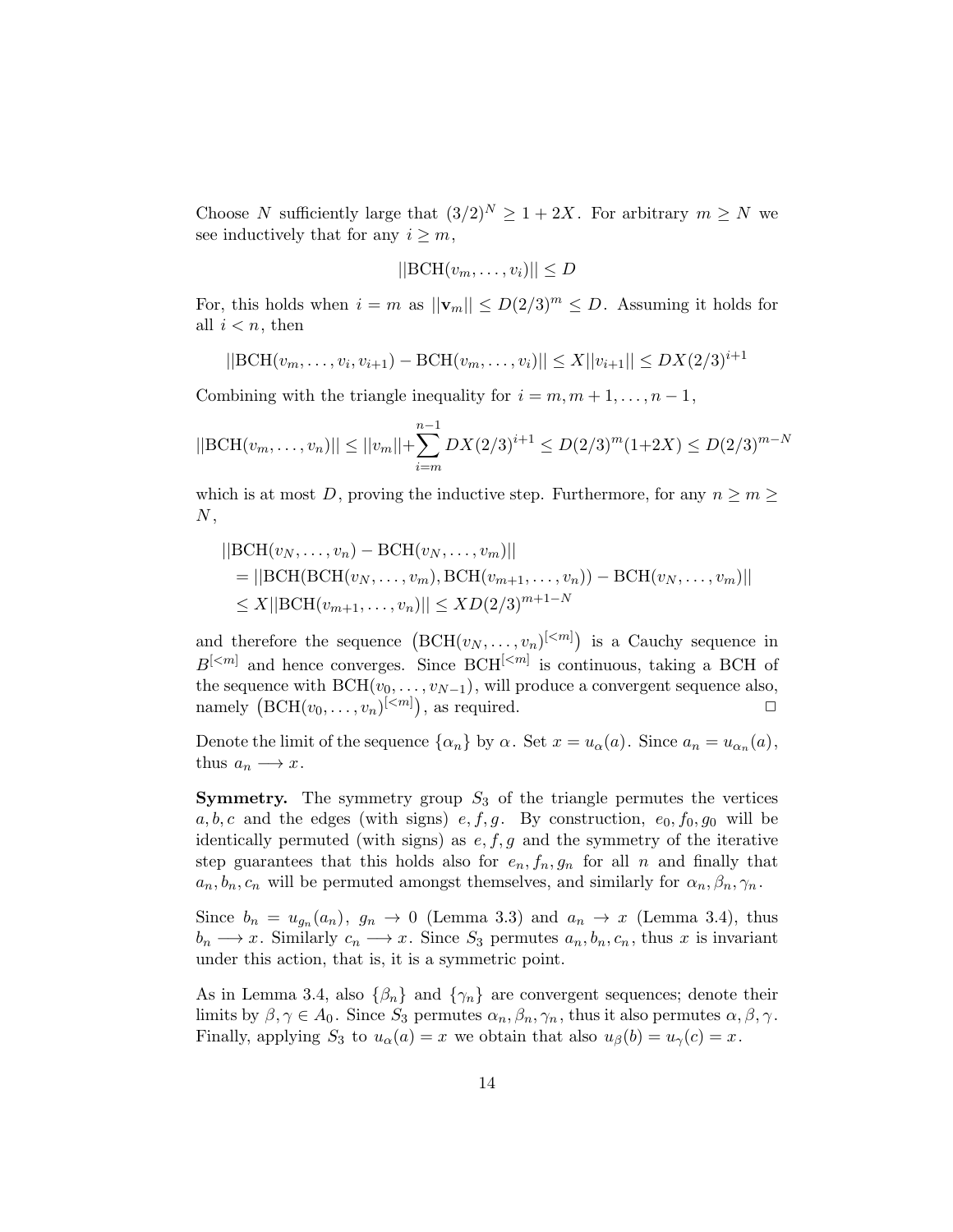

Figure 5: Left, The constructed flat realisation of the tetrahedron  $T$  (right).

Symmetric model of the triangle. The conclusion from the previous subsections is that  $x, \alpha, \beta, \gamma$  constitute symmetric data from which a symmetric realisation of the tetrahedral graph  $T$  in  $A$  is obtained, with corners  $a, b, c$  and internal vertex x. The external edges are labeled  $e_0, f_0, g_0$  and the internal edges  $\alpha, \beta, \gamma$ . To see that this is a flat realisation, it must be checked that the BCHs of each of the three generating loops vanish. Note that  $BCH(g_0, \beta_n, -g_n, -\alpha_n) = 0$ since it is represented by a loop based at a on the flat realisation of  $\Gamma_n$  constructed above. In the limit  $n \to \infty$ , the equality gives  $BCH(g_0, \beta, -\alpha) = 0$ . Similarly for the other faces.

As in the discussion at the end of §2, set  $q = \text{BCH}(-\alpha, q, e, f, \alpha)$ .

**Theorem**  $\partial h = \text{BCH}(-\alpha, g, e, f, \alpha) - [x, h]$  defines a symmetric model of  $\Delta$ . **Proof** It is already known that  $x$  is a symmetric point and so it remains to prove (see end of  $\S 2$ ) that q is anti-symmetric under the  $S_3$  action, for which it is enough to check the action under generators of  $S_3$ .

Reflection in the median through a acts by fixing  $a$ , interchanging  $b, c$ , changing the sign of e, interchanging  $f, -g$ . This fixes  $\alpha$  and interchanges  $\beta, \gamma$ . This reverses the sign of  $BCH(q, e, f)$  and thus also of q.

Rotation cycles between  $a, b, c$  and similarly  $e, f, g, \alpha, \beta, \gamma$ . Thus q transforms to BCH( $-\beta$ , e, f, g,  $\beta$ ). Since  $\beta = BCH(-g_0, \alpha)$ , thus

$$
BCH(-\beta, e, f, g, \beta) = BCH(-\alpha, g_0, e, f, g, -g_0, \alpha) = q
$$

where the last step follows, using the definition of  $g_0$ , from

$$
BCH(g_0, e, f, g, -g_0) = BCH(-\frac{1}{3}BCH(g, e, f), g, e, f, \frac{1}{3}BCH(g, e, f)) = BCH(g, e, f)
$$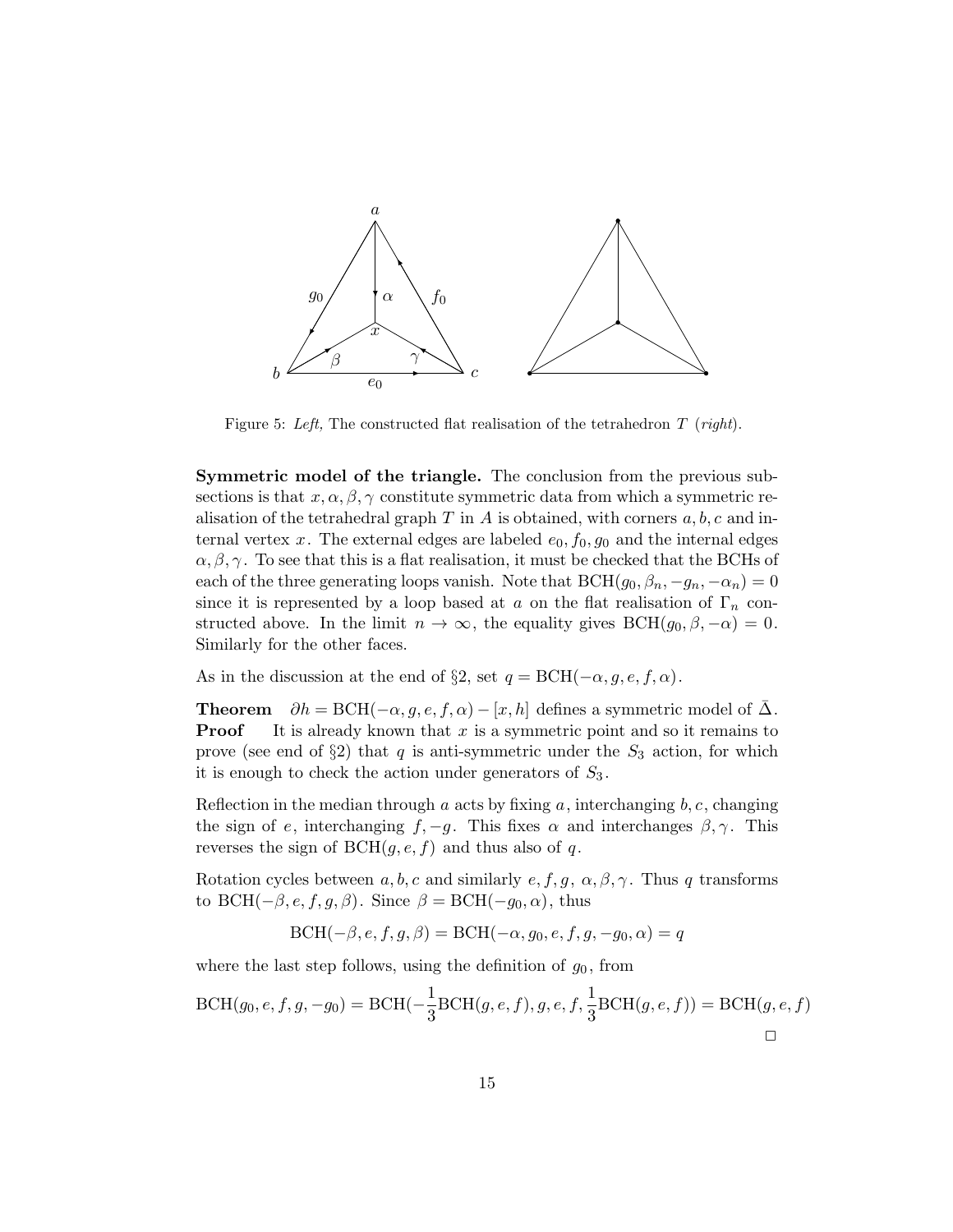## 4 Generalisations

**Computations.** By iteratively solving the condition  $\sigma(\alpha) = \text{BCH}(-g_0/2, \alpha)$ along with the requirement that  $\beta$  is obtained from  $\alpha$  (and  $\gamma$  from  $\beta$ ) under the rotation  $e_0 \longrightarrow f_0, f_0 \longrightarrow -BCH(e_0, f_0)$ , one can calculate  $\alpha, \beta, \gamma$  in terms of  $e_0$ ,  $f_0$ . The result is

$$
\alpha = -\frac{1}{3}(e_0 + 2f_0) - \frac{1}{6}[e_0, f_0] - \frac{1}{54}[e_0, [e_0, f_0]] + \frac{1}{36}[f_0, [e_0, f_0]] + \cdots ,\n\beta = \frac{1}{3}(2e_0 + f_0) + \frac{1}{6}[e_0, f_0] + \frac{1}{36}[e_0, [e_0, f_0]] - \frac{1}{54}[f_0, [e_0, f_0]] + \cdots ,\n\gamma = \frac{1}{3}(f_0 - e_0) - \frac{1}{108}[e_0 + f_0, [e_0, f_0]] + \cdots .
$$

**Remark** Note that  $\alpha, \beta$  freely generate  $B = \langle e_0, f_0 \rangle$  and so  $\gamma$  can be written as a universal Lie word in  $\alpha, \beta$ , say  $\gamma = f(\alpha, \beta)$ . The symmetry constraints imply that  $f(\beta,\alpha) = f(\alpha,\beta)$  while  $f(\alpha, f(\alpha,\beta)) = \beta$ . In fact  $f(\alpha,\beta) = -\alpha - \beta + \cdots$ where the first non-trivial term has at four Lie brackets:

$$
\frac{17}{2^2 \cdot 3^3 \cdot 5 \cdot 11} \left( A^4 \beta + B^4 \alpha - A^2 B^2 \alpha - B^2 A^2 \beta + \frac{1}{2} (AB^3 \alpha + BA^3 \beta) \right) .
$$

Here  $A \equiv \mathrm{ad}_{\alpha}$  and  $B \equiv \mathrm{ad}_{\beta}$ .

 $k$ -gons The arguments of this paper can be applied to any  $k$ -gon, where the iterative operation is to replace a  $k$ -gon by inscribing another  $k$ -gon joining the edge midpoints. The only slight complication is in the convergence argument. For example, for a square,  $\tau$  is replaced by an automorphism of the free Lie algebra on three generators given by

$$
e \to \text{BCH}\left(\frac{e}{2}, \frac{f}{2}\right), \quad f \to \text{BCH}\left(\frac{f}{2}, \frac{g}{2}\right), \quad g \to \text{BCH}\left(\frac{g}{2}, -\frac{1}{2}\text{BCH}(e, f, g)\right)
$$

To zeroth order, this is  $e \mapsto \frac{1}{2}(e+f)$ ,  $f \mapsto \frac{1}{2}(f+g)$ ,  $g \mapsto -\frac{1}{2}(e+f)$  which has eigenvalues  $0, \frac{1}{2}$  $\frac{1}{2}(-1 \pm i)$  which still all have absolute value less than 1.

### Acknowledgments

Itay Griniasty is grateful to the Azrieli Foundation for the award of an Azrieli Fellowship. This research was supported by Grant No 2016219 from the United States-Israel Binational Science Foundation (BSF).